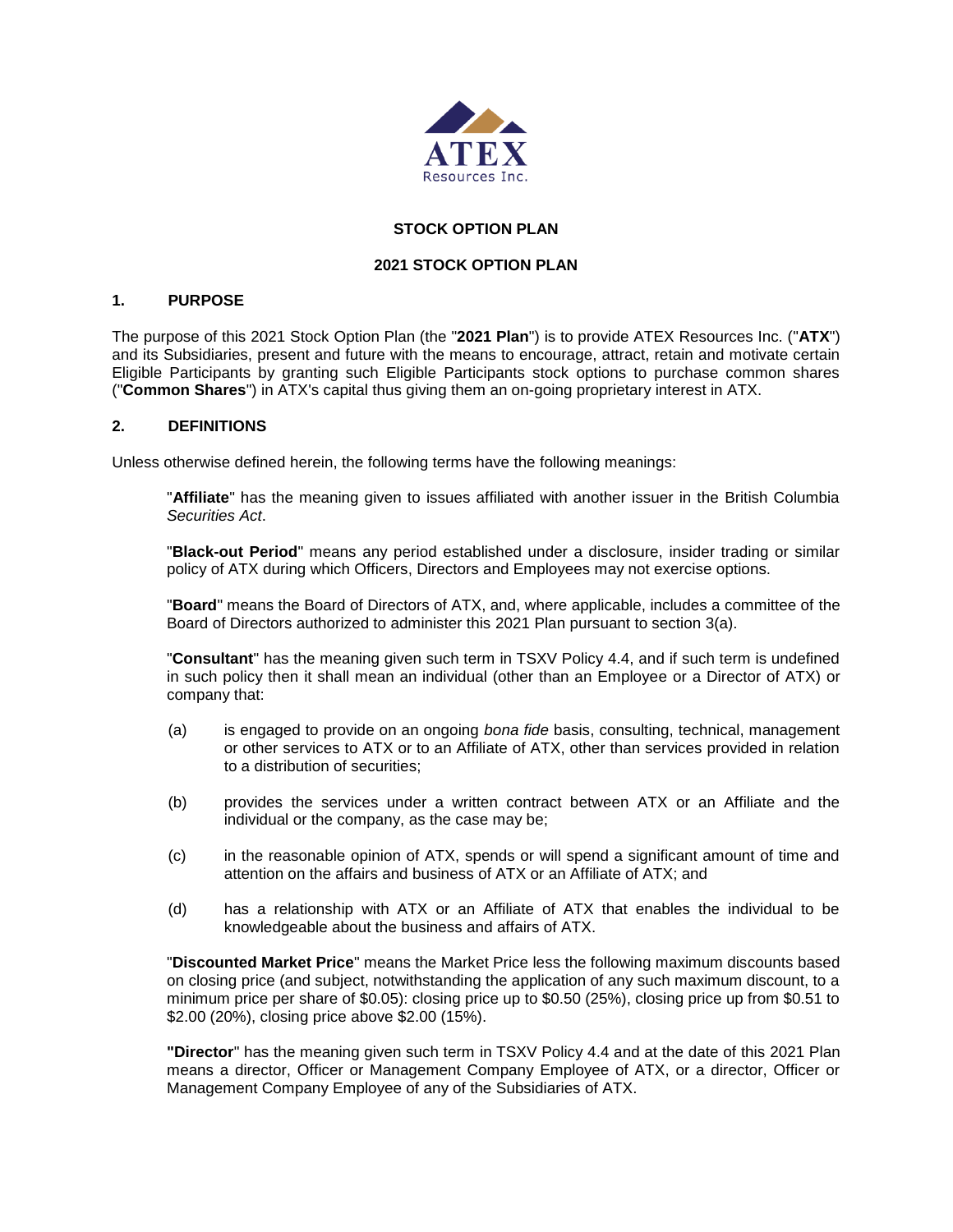**"Eligible Participant**" means a Director, Employee or Consultant of ATX.

"**Employee**" has the meaning given such term in TSXV Policy 4.4, and if such term is undefined in such policy then it shall mean:

- (a) an individual who is considered an employee of ATX or a Subsidiary under the *Income Tax Act* (Canada) (and for whom income tax, employment insurance and CPP deductions must be made at source);
- (b) an individual who works full-time for ATX or a Subsidiary providing services normally provided by an employee and who is subject to the same control and direction by ATX or a Subsidiary over the details and methods of work as an employee of ATX or a Subsidiary, but for whom income tax deductions are not made at source; or
- (c) an individual who works for ATX or a Subsidiary on a continuing and regular basis for a minimum amount of 10 hours per week providing services normally provided by an employee and who is subject to the same control and direction by ATX or a Subsidiary over the details and methods of work as an employee of ATX or a Subsidiary, but for whom income tax deductions are not made at source.

"**Exchange Hold Period**" has the meaning given in TSXV Policy 1.1 but if not defined under such policy such term shall mean a four-month resale restriction imposed by the TSXV on incentive stock options granted by ATX to any Person with an exercise price that is less than the applicable Market Price.

"**Exchange Rules**" means the Corporate Finance Policies of the TSXV.

"**Insider**" means an insider as defined in the British Columbia *Securities Act* and under TSXV Policy 1.1

"**Investor Relations Activities**" has the meaning given such term in TSXV Policy 4.4 but if undefined in such policy then such term shall mean any activities, by or on behalf of ATX or a shareholder of ATX, that promote or reasonably could be expected to promote the purchase or sale of securities of ATX, but does not include:

- (a) the dissemination of information provided, or records prepared, in the ordinary course of business of ATX:
	- (i) to promote the sale of products or services of ATX, or
	- (ii) to raise public awareness of ATX, that cannot reasonably be considered to promote the purchase or sale of securities of ATX;
- (b) activities or communications necessary to comply with the requirements of:
	- (i) applicable securities laws;
	- (ii) Exchange Rules or the by-laws, rules or other regulatory instruments of any other self-regulatory body or exchange having jurisdiction over ATX;
- (c) communications by a publisher of, or writer for, a newspaper, magazine or business or financial publication, that is of general and regular paid circulation, distributed only to subscribers to it for value or to purchasers of it, if:
	- (i) the communication is only through the newspaper, magazine or publication, and
	- (ii) the publisher or writer receives no commission or other consideration other than for acting in the capacity of publisher or writer; or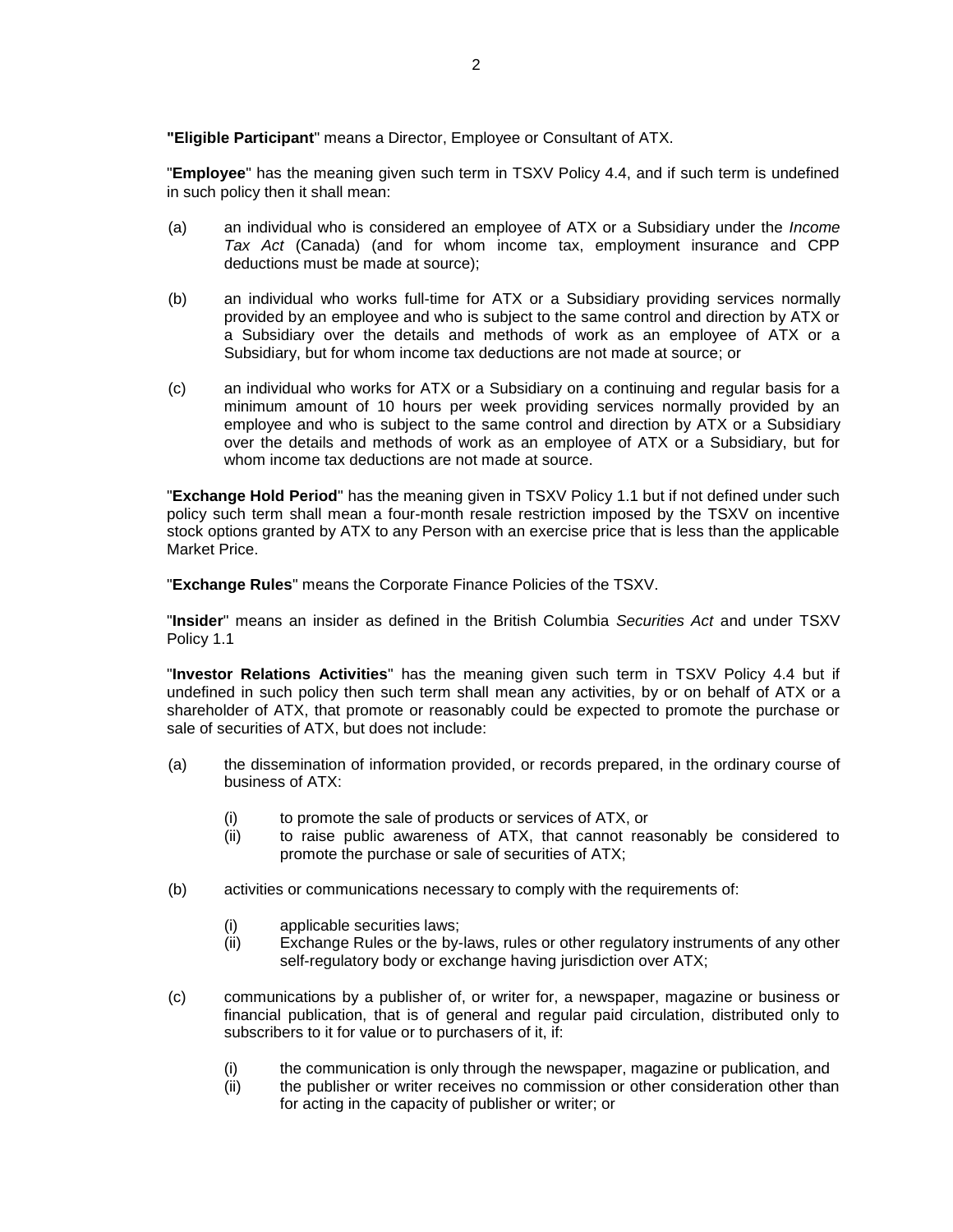(d) activities or communications that may be otherwise specified by the TSXV,

and for this purpose, Persons retained to perform Investor Relations Activities shall include any Consultant that performs Investor Relations Activities and any Employee or Director whose role and duties primarily consist of Investor Relations Activities.

"**Issued Common Shares**" means that number of Common Shares issued and outstanding, on a non-diluted basis, at any point in time as confirmed by the transfer agent and registrar for the Common Shares.

**"Management Company Employee**" has the meaning given such term in TSXV Policy 4.4 and if such term is undefined in such policy then it shall mean an individual employed by a Person providing management services to ATX, which are required for the ongoing successful operation of the business enterprise of ATX, but excluding a Person engaged in Investor Relations Activities.

**"Market Price**" has the meaning given such term in TSXV Policy 1.1.

"**Officer**" has the meaning given such term in the British Columbia *Securities Act*.

"**Person**" means a company or an individual.

"**Subsidiary**" has the meaning given to such term in National Instrument 45-106 – *Prospectus and Registration Exemptions* ("**NI 45-106**")*,* and any instrument in amendment thereto or replacement thereof.

"**TSXV**" or means the TSX Venture Exchange.

## **3. ADMINISTRATION**

- (a) This 2021 Plan shall be administered by the Board, or any committee of the Board (a "**Committee**") appointed by the Board to administer this 2021 Plan. Without limiting the generality of the foregoing, where a Committee has been appointed by the Board to administer this 2021 Plan pursuant to a general resolution passed by the Board, such Committee has authority to:
	- (i) grant to Eligible Participants up to the number of options specified by the Board in the resolution appointing the Committee or in any other subsequent resolution(s) of the Board, the whole on the terms set out in such resolution(s);
	- (ii) exercise rights reserved to ATX under this 2021 Plan;
	- (iii) determine vesting terms and conditions for options granted under this 2021 Plan in accordance with the terms and conditions of this 2021 Plan; and
	- (iv) make all other determinations and take all other actions as it considers necessary or advisable for implementation and administration of this 2021 Plan.
- (b) The interpretation, construction and application of this 2021 Plan shall be made by the Board and shall be final and binding on all holders of options granted under this 2021 Plan and all persons eligible to participate under the provisions of this 2021 Plan.
- (c) No member of the Board or Committee shall be liable for any action or determination taken or made in good faith in the administration, interpretation, construction or application of this 2021 Plan or any options granted under it.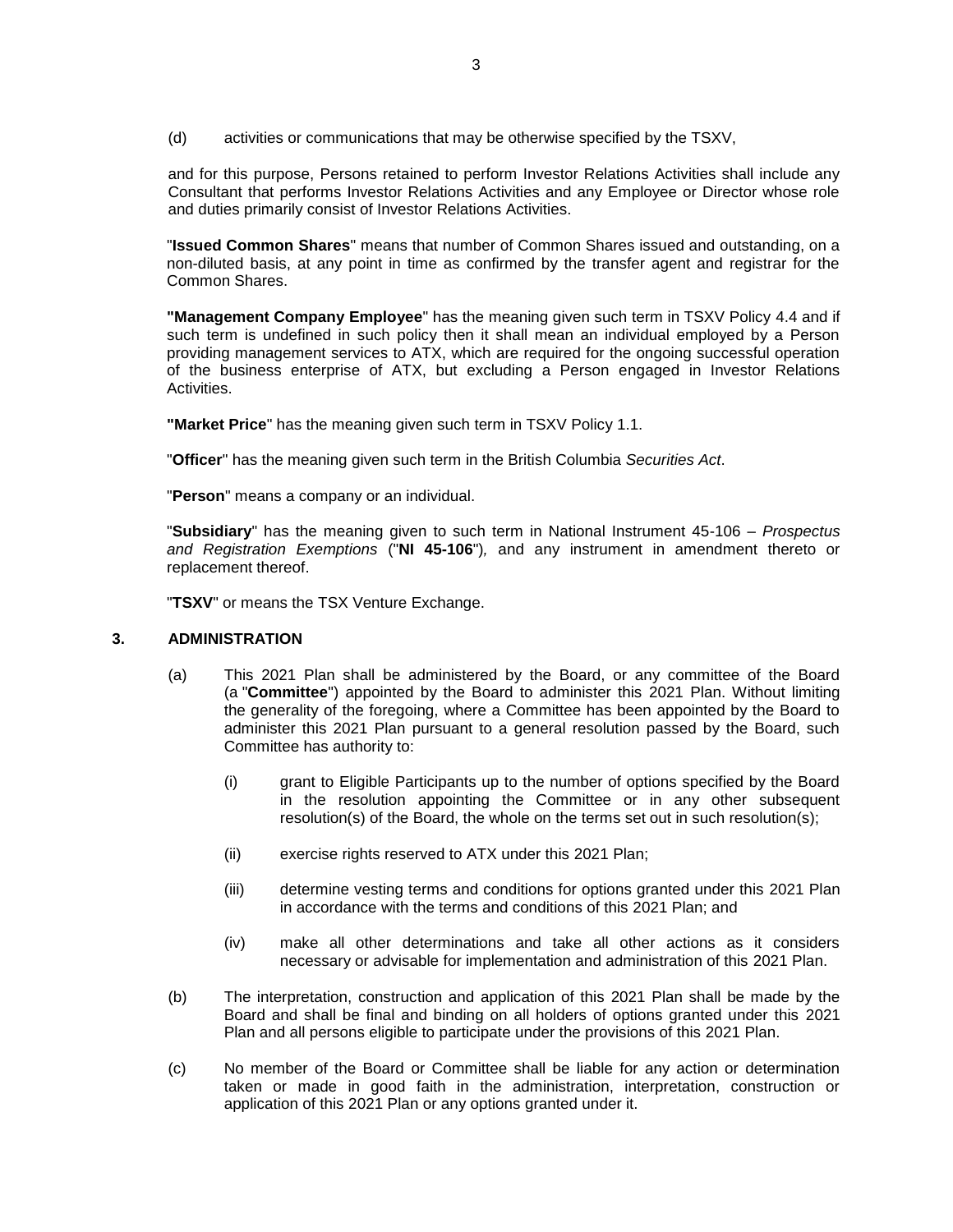## **4. COMMON SHARES SUBJECT TO THE 2021 PLAN**

- (a) Subject to subsection 4(b), the maximum number of Common Shares which may be issued under options granted under this 2021 Plan, from time to time, shall be equal to 10% of the Issued Common Shares.
- (b) The following limitations apply to grants of options under this 2021 Plan:
	- (i) the aggregate number of options granted to any one Person (and companies owned or controlled by that Person) in a twelve-month period must not exceed 5% of the Issued Common Shares, calculated on the date an option is granted to the Person (unless ATX has obtained the requisite Disinterested Shareholder Approval);
	- (ii) the aggregate number of options granted to any one Consultant in a twelvemonth period must not exceed 2% of the Issued Common Shares, calculated at the date an option is granted to the Consultant;
	- (iii) the aggregate number of options granted to all Persons retained to provide Investor Relations Activities must not exceed 2% of the Issued Common Shares in any twelve-month period, calculated at the date an option is granted to any such Person;
	- (iv) the number of Common Shares which may be issued under this 2021 Plan together which Common Shares reserved for issuance under all other stock option plans of ATX shall not exceed 10% of the Issued Common Shares.
- (c) Common Shares in respect of which an option is granted under this 2021 Plan but not exercised prior to the termination of such option, due to the expiration, termination or lapse of such option or otherwise, shall be available for options to be granted thereafter pursuant to the provisions of this 2021 Plan. All Common Shares issued pursuant to the exercise of the options granted under this 2021 Plan shall be so issued as fully paid and non-assessable Common Shares.
- (d) This 2021 Plan is an "evergreen" plan and, accordingly, any exercise of options will, subject to the overall limit provided for at subsection 4(a) above, make new grants available hereunder effectively resulting in a reloading of the number of options available to grant hereunder. In addition, options that have been cancelled, terminated or not exercised, may continue to be issuable under this 2021 Plan as new grants of options made in compliance with this 2021 Plan.
- (e) The Board (which for these purposes does not include a reference to a Committee) shall allot, set aside and reserve for issuance for the purpose of this 2021 Plan a sufficient number of Common Shares at each meeting of the Board such that the number of Common Shares issuable under section 4 shall be properly allotted, set aside and reserved for issuance.

## **5. ELIGIBILITY AND GRANT OF OPTIONS**

- (a) Options shall be granted only to Eligible Participants or to a registered retirement savings plan established and controlled by an Eligible Participant and provided that in each case, the Eligible Participant is an Eligible Participant at the time of the grant.
- (b) Subject to the foregoing, the Board shall have full and final authority to determine the Eligible Participants who are to be allocated and granted options under this 2021 Plan and the number of Common Shares subject to each option grant. Subject to section 14,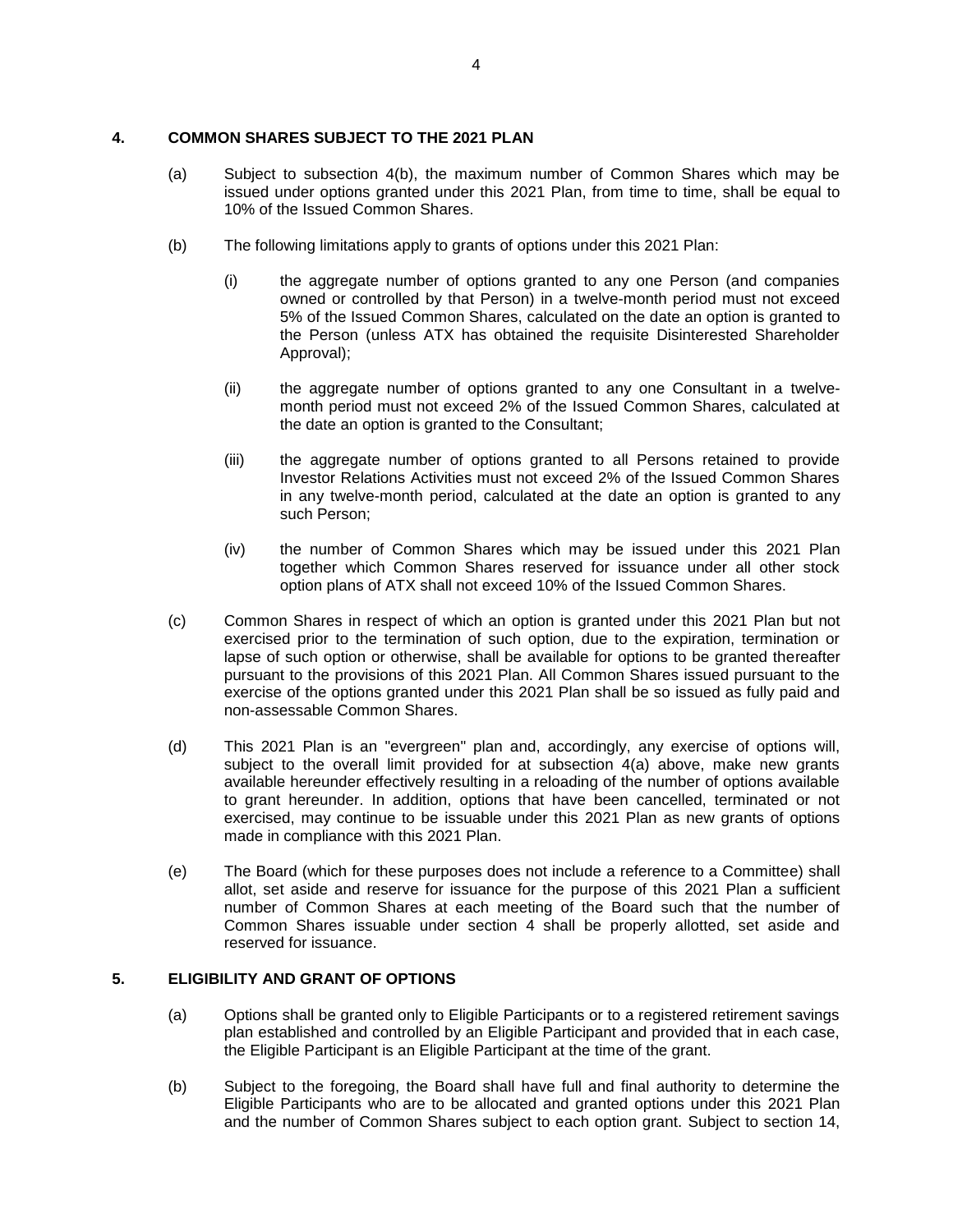stock options granted under this 2021 Plan shall be for the purchase of Common Shares only, and for no other security.

- (c) Unless limited by the terms of this 2021 Plan or any regulatory or stock exchange requirement, the Board shall have full and final authority to determine the terms and conditions attached to any grant of options under this 2021 Plan.
- (d) ATX may only grant options pursuant to resolutions of the Board.
- (e) ATX may not grant any options while there is an undisclosed material change or undisclosed material fact relating to ATX.
- (f) In determining options to be granted to Eligible Participants, the Board shall give due consideration to the value of each such Eligible Participant's present and potential contribution to the success of ATX.
- (g) Any option granted under this 2021 Plan shall be subject to the requirement that, if at any time ATX shall determine that the listing, registration or qualification of the Common Shares subject to such option, or such option itself, upon any stock exchange or under any law or regulation of any jurisdiction, or the consent or approval of any stock exchange or any governmental or regulatory body, is necessary as a condition of, or in connection with, the grant or exercise of such option or the issuance or purchase of Common Shares thereunder, such option may not be granted, accepted or exercised in whole or in part unless such listing, registration, qualification, consent or approval shall have been effected or obtained on conditions acceptable to the Board (which for these purposes does not include a reference to a Committee). For certainty, it is expressly stated that ATX may only grant options, and issue Common Shares on exercise thereof, to Eligible Participants resident in jurisdictions in Canada where NI 45-106 has been complied with. However, nothing herein shall be deemed or construed to require ATX to apply for or to obtain such listing, registration, qualification, consent or approval.
- (h) For options granted to Employees, Consultants or Management Company Employees, ATX and the Eligible Participant are responsible for ensuring and confirming that the Eligible Participant is a bona fide Employee, Consultant or Management Company Employee, as the case may be.
- (i) The Board shall complete and file, in accordance with applicable law, or shall cause to be completed and filed, all notices, reports, filings or other documentation required by applicable law, regulatory requirement or stock exchange rule, in connection with a grant of options or an issuance or purchase of Common Shares thereunder.

## **6. PRICE**

- (a) The option exercise price per Common Share that is subject of any option shall be fixed by the Board when such option is granted.
- (b) The option exercise price per Common Shares shall not be less than the Discounted Market Price. If ATX does not issue a news release to fix the exercise price pursuant to TSXV Policy 4.4, the Discounted Market Price is the last closing price before the date of the grant.
- (c) Where the exercise price of an option is at a discount to Market Price, all stock options and any Common Shares issued under such options exercised prior to the expiry of the Exchange Hold Period shall be legended with the Exchange Hold Period commencing on the date the stock options were granted.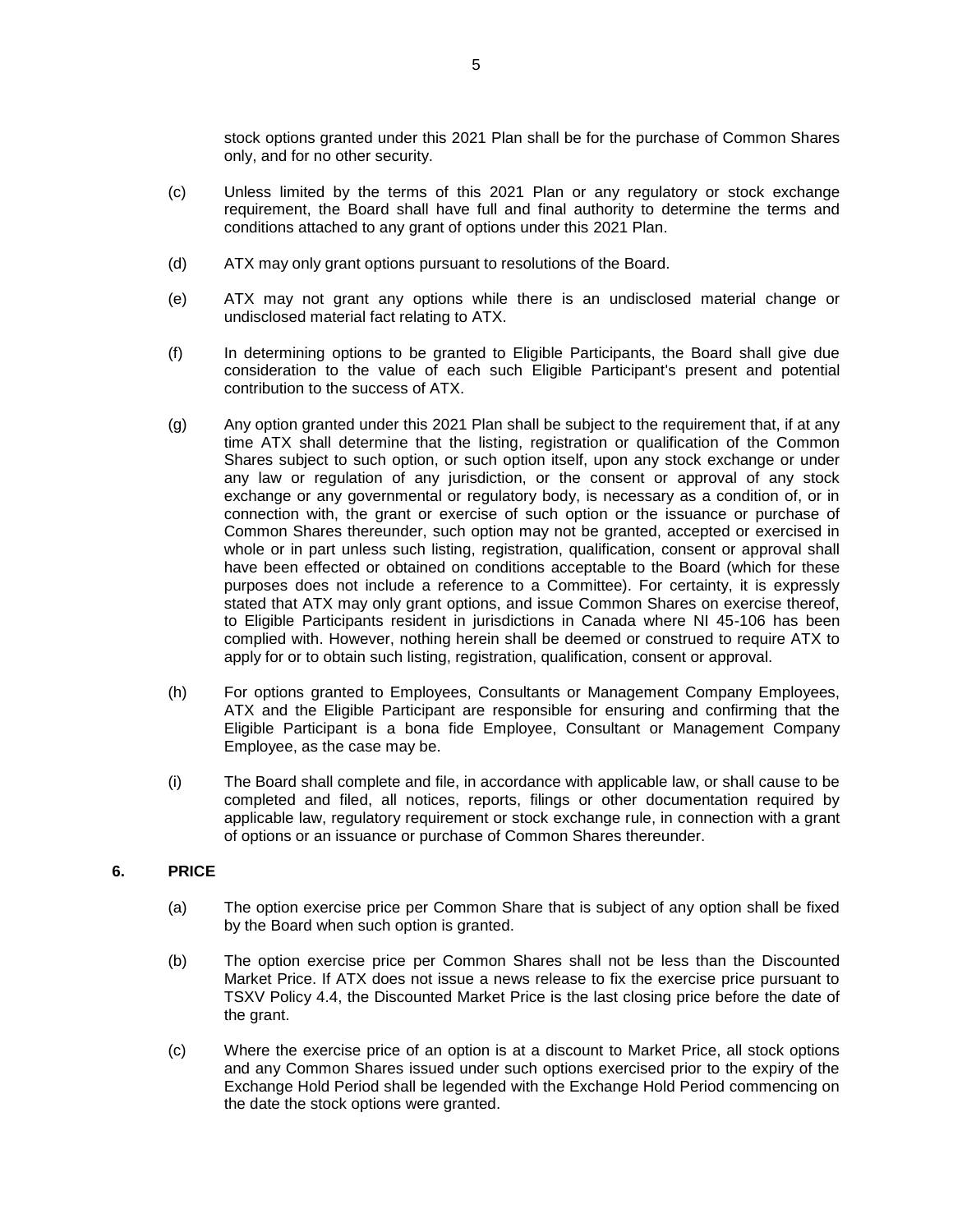- (d) The Board shall not set the exercise price of any option on the basis of a Market Price which does not reflect material information of which the Directors and Officers of ATX are aware but which has not been generally disclosed to the public.
- (e) The option price per share will be expressed in Canadian dollars.

## **7. PERIOD OF OPTION AND RIGHTS TO EXERCISE**

- (a) Subject to the provisions of this section 7 and sections 8 and 9 below, options will be exercisable in whole or in part, and from time to time, at any time following the date of grant and prior to the expiry of their term, but provided that if an option expires during a Black-out Period (including expiry of an option under subsections 8(a) and 8(b) below but not including expiry of an option if the Eligible Participant shall cease to be an Eligible Participant for cause), then the option shall remain exercisable until the period ending up to 10 trading days after the end of such Black-out Period, notwithstanding the expiry of its term, except that in no event may such exercise occur more than ten years after the initial grant date of the option.
- (b) Options shall not be granted for a term exceeding five years (but subject to extension in the case of Black-out Period as described in subsection 7(a) above).
- (c) Subject to the Board's sole discretion in modifying the vesting of options, from time to time, options granted shall vest, and become exercisable, upon and subject to such terms, conditions and limitations as contained herein and otherwise as the Board may from time to time determine with respect to each option except that options issued to Persons retained to provide Investor Relations Activities must vest in stages over a period of not less than twelve months and no more than 25% of such options can vest in any three month period.
- (d) The Common Shares to be purchased upon each exercise of an option shall be paid for in full in cash by the Eligible Participant at the time of exercise.
- (e) Except as provided in paragraph 8 and 9 below, no option which is held by an Eligible Participant may be exercised unless the Eligible Participant is then an Eligible Participant, and in the case of an Employee, the Employee has been continually employed by ATX since the date of the grant of the option, but provided that an authorized absence of leave shall not be considered an interruption of employment for purposes of this 2021 Plan.

## **8. CESSATION OF PROVISION OF SERVICES**

- (a) **Death of an Eligible Participant**. In the event of the death of an Eligible Participant during the term of the Eligible Participant's option, the option theretofore granted to the Eligible Participant shall be exercisable within, but only within, the period of one year next succeeding the Eligible Participant's death, and in no event after the expiry date of the option. Before expiry of an option under this paragraph 8(a), the Board shall notify the Eligible Participant's representative in writing of such expiry no less than twenty days prior to its expiry.
- (b) **Termination of Employment or Office**. Subject to the discretion of the Board to determine otherwise (which for these purposes does not include a reference to a Committee) or as otherwise agreed in any contract with any Eligible Participant which has been approved by the Board, and this section 8, if any Eligible Participant shall cease to be an Eligible Participant of, or to, ATX, for any reason, other than for cause or death, he or she may exercise any option issued under this 2021 Plan that is then exercisable, but only within the period that is 30 days from the date that he or she ceases to be an Eligible Participant. Before expiry of an option under this paragraph 8(b), the Board shall notify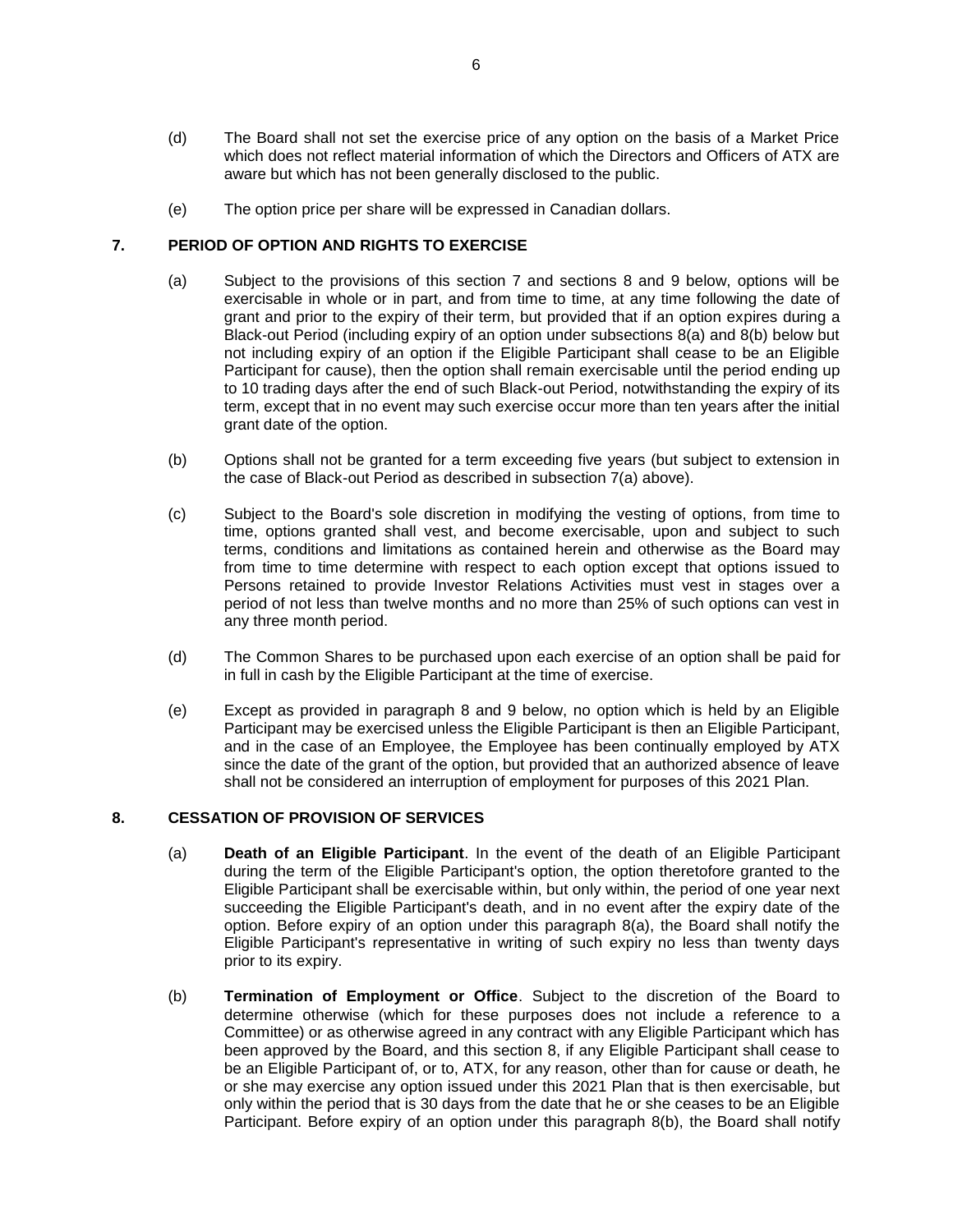the former Eligible Participant in writing of such expiry no less than five days prior to its expiry. In the event that an Eligible Participant ceases to be an Eligible Participant because of termination for cause or material violation of any agreement, the options of the Eligible Participant not exercised at such time shall immediately be cancelled on the date of such termination and be of no further force or effect whatsoever notwithstanding anything to the contrary in this 2021 Plan.

(a) **Other**. If any Eligible Participant shall cease to be an Eligible Participant for any reason other than provided for in this section 8, the options of the Eligible Participant not exercised at such time shall immediately be cancelled and be of no further force or effect whatsoever, unless otherwise determined by the Board.

## **9. EXTENSION OF OPTION**

In addition to the provisions of section 8, the Board (which for these purposes does not include a reference to a Committee) may extend the period of time within which an option held by a deceased Eligible Participant may be exercised or within which an option may be exercised by an Eligible Participant who has ceased to be an Eligible Participant but such an extension shall not be granted beyond the original expiry date of the option. Any extensions of options granted under this 2021 Plan are subject to any applicable regulatory or stock exchange approvals required at such time.

#### **10. NON-TRANSFERABILITY OF OPTION**

Subject to applicable law, no option granted under this 2021 Plan shall be assignable or transferable otherwise than:

- (a) by will or by the laws of descent and distribution, and such option shall be exercisable, during an Eligible Participant's lifetime, only by the Eligible Participant (subject to subsection 8(a)); or
- (b) to an Eligible Participant's registered retirement savings plan ("**RRSP**") or registered retirement income fund ("**RRIF**"), provided that the Eligible Participant is, during the Eligible Participant's lifetime, the sole beneficiary of the RRSP or RRIF.

## **11. AMENDMENT AND TERMINATION OF THE 2021 PLAN**

- (a) Subject to subsection 11(b), the Board (which for these purposes does not include a reference to a Committee) may at any time, and from time to time, and without shareholder approval, amend any provision or terminate this 2021 Plan, that is an amendment to fix typographical errors or amendments to clarify the existing provisions of this 2021 Plan that do not substantively alter the scope, nature and intent of the provisions. Any other amendment shall require the approval of the TSXV except as provided in subsection 11(c).
- (b) Notwithstanding subsection 11(a) and any TSXV approval to an amendment, the Board (nor the Committee) shall not be permitted to amend:
	- (i) subsection 4(a) in order to change the percentage of Common Shares issuable under this 2021 Plan;
	- (ii) the limitations in subsection  $4(b)$ ;
	- (iii) section 6 in any manner;
	- (iv) the method for determining the exercise price of options;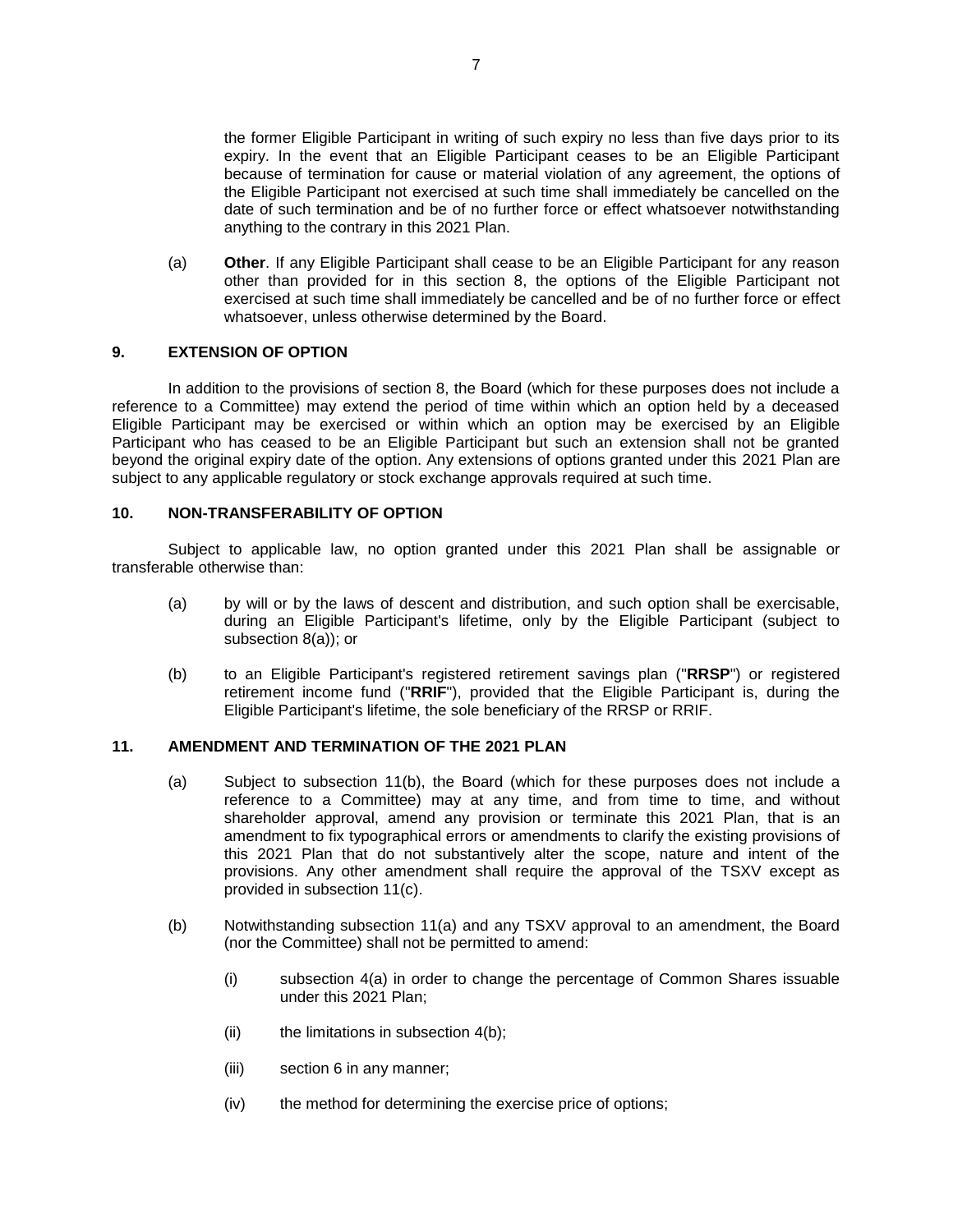- (v) the definition of "Eligible Participant" or the persons eligible to participate in this 2021 Plan;
- (vi) the exercise price of any option issued under this 2021 Plan to an Insider where such amendment reduces the exercise price of such option; or
- (vii) the expiry and termination provisions herein;

in each case without first having obtained the approval of a majority of the holders of Common Shares voting at a duly called and held meeting of holders of Common Shares (excluding votes held by any Insider benefiting from the proposed amendment) ("**Disinterested Shareholder Approval**").

- (c) ATX may amend the terms of a stock option without the acceptance of the TSXV in the following circumstances, but provided ATX issues a news release outlining the terms of the amendment:
	- (i) to reduce the number of Common Shares under option;
	- (ii) to increase the exercise price of an option; or
	- (iii) to cancel an option.
- (d) Any amendment or termination shall not alter the terms or conditions of any option or impair any right of any optionholder pursuant to any option granted prior to such amendment or termination.
- (e) Notwithstanding the foregoing, this 2021 Plan will automatically terminate when, and if, any of the authorizations required to authorize this 2021 Plan shall cease.

## **12. EVIDENCE OF OPTIONS**

Following the grant of an option in accordance with this 2021 Plan, ATX shall forward to such Eligible Participant, a Notice of Grant (the "**Notice**") substantially in the form established by ATX from time to time as may be applicable, which Notice shall evidence the grant of the option under this 2021 Plan. ATX shall also forward to the Eligible Participant, in addition to the Notice, a copy of this 2021 Plan (on the first grant of an option) and any other documentation that may be required by applicable law, stock exchange or regulatory requirements.

#### **13. EXERCISE OF OPTION**

- (a) An option may be exercised from time to time by delivering to ATX at its head or registered office, a written notice of exercise specifying the number of Common Shares with respect to which the option is being exercised and accompanied by payment for the full amount of the purchase price of the Common Shares then being purchased.
- (b) Upon receipt of a certificate of an authorized Officer directing the issue of Common Shares purchased under this 2021 Plan, the transfer agent of ATX is authorized and directed to issue and countersign share certificates for the purchased Common Shares in the name of the Eligible Participant or the Eligible Participant's legal personal representative or as may otherwise be directed in writing by the Eligible Participant, including into a book-entry system, if requested.
- (c) Notwithstanding paragraph 5(g), ATX shall not, upon the exercise of any option, be required to register, issue or deliver any Common Shares prior to (a) the listing of such Common Shares on any stock exchange on which the Common Shares may then be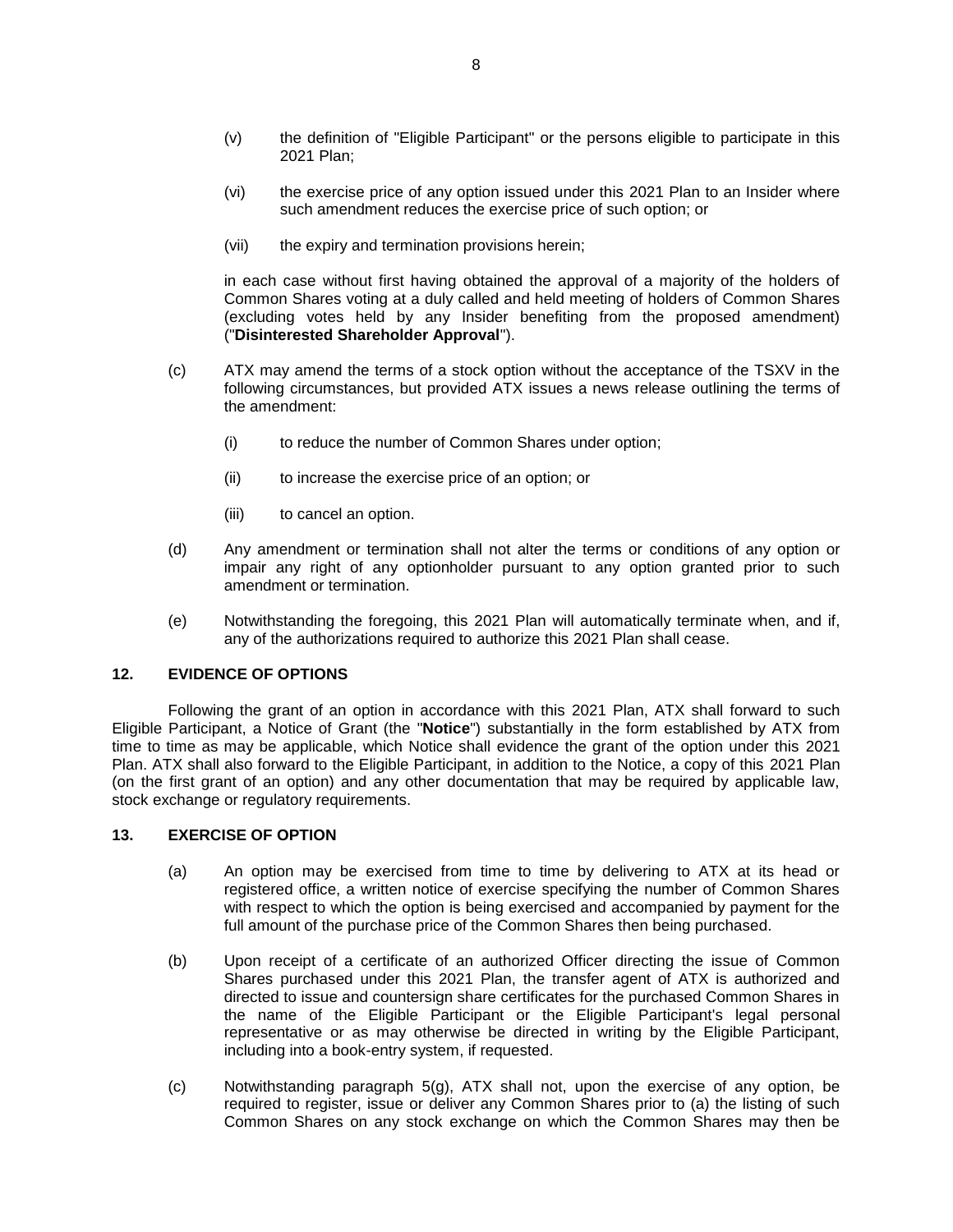listed, and (b) the completion of such registration or other qualification of such Common Shares under any law, rules or regulation as ATX shall determine to be necessary or advisable (including, without limitation, NI 45-106). If any Common Shares cannot be registered, issued or delivered to any Eligible Participant for whatever reason, the obligation of ATX to issue such Common Shares shall terminate and any option exercise price paid to ATX shall be returned to the Eligible Participant without deduction or interest.

- (d) If ATX or a Subsidiary or Affiliate is required under the *Income Tax Act* (Canada) or any other applicable law to make source deductions in respect of any stock option benefits and to remit to the applicable governmental authority an amount on account of tax on the value of the taxable benefit associated with the issuance of Common Shares on exercise of options, then the Eligible Participant shall:
	- (i) pay to ATX or the Subsidiary or Affiliate, in addition to the exercise price for the options, sufficient cash as is reasonably determined by ATX to be the amount necessary to permit the required tax remittance; or
	- (ii) permit ATX or the Subsidiary or Affiliate to sell or cause to be sold by a broker or agent engaged by ATX, on behalf of the Eligible Participant, such number of Common Shares issuable to the Eligible Participant on the exercise of such options as is sufficient to fund ATX's or the Subsidiary or Affiliate's obligations to make source deductions; or
	- (iii) make other arrangements acceptable to ATX to fund the required tax remittance.
- (e) The sale of Common Shares by ATX, or by a broker or agent engaged by the ATX or a Subsidiary or Affiliate in accordance with subsection 13(d)(ii), will be made on the exchange on which the Common Shares are then listed for trading. The Eligible Participant consents to such sale and grants to ATX an irrevocable power of attorney to effect the sale of such Common Shares on his or her behalf and acknowledges and agrees that:
	- (i) the number of Common Shares sold shall, at a minimum, be sufficient to fund ATX or the Subsidiary or Affiliate's obligations to make source deductions, net of any selling costs, which costs are the responsibility of the Eligible Participant and which the Eligible Participant hereby authorizes to be deducted from the proceeds of such sale;
	- (ii) in effecting the sale of any such Common Shares, ATX or the Subsidiary or Affiliate or the broker or agent will exercise its sole judgement as to the timing and the manner of sale and will not be obligated to seek or obtain any minimum price;
	- (iii) neither ATX nor the Subsidiary or Affiliate, nor the broker or agent will be liable for any loss arising out of any sale of such Common Shares, including any loss relating to the pricing, manner of timing of such sales or any delay in transferring any Common Shares to an Eligible Participant or otherwise; and
	- (iv) the sale price of Common Shares will fluctuate with the market price of the Common Shares and no assurance can be given that any particular price will be received upon any sale.
- (f) It is the responsibility of the Eligible Participant to ensure that they adhere to tax legislation in their jurisdiction regarding the reporting of benefits derived from the exercise of options.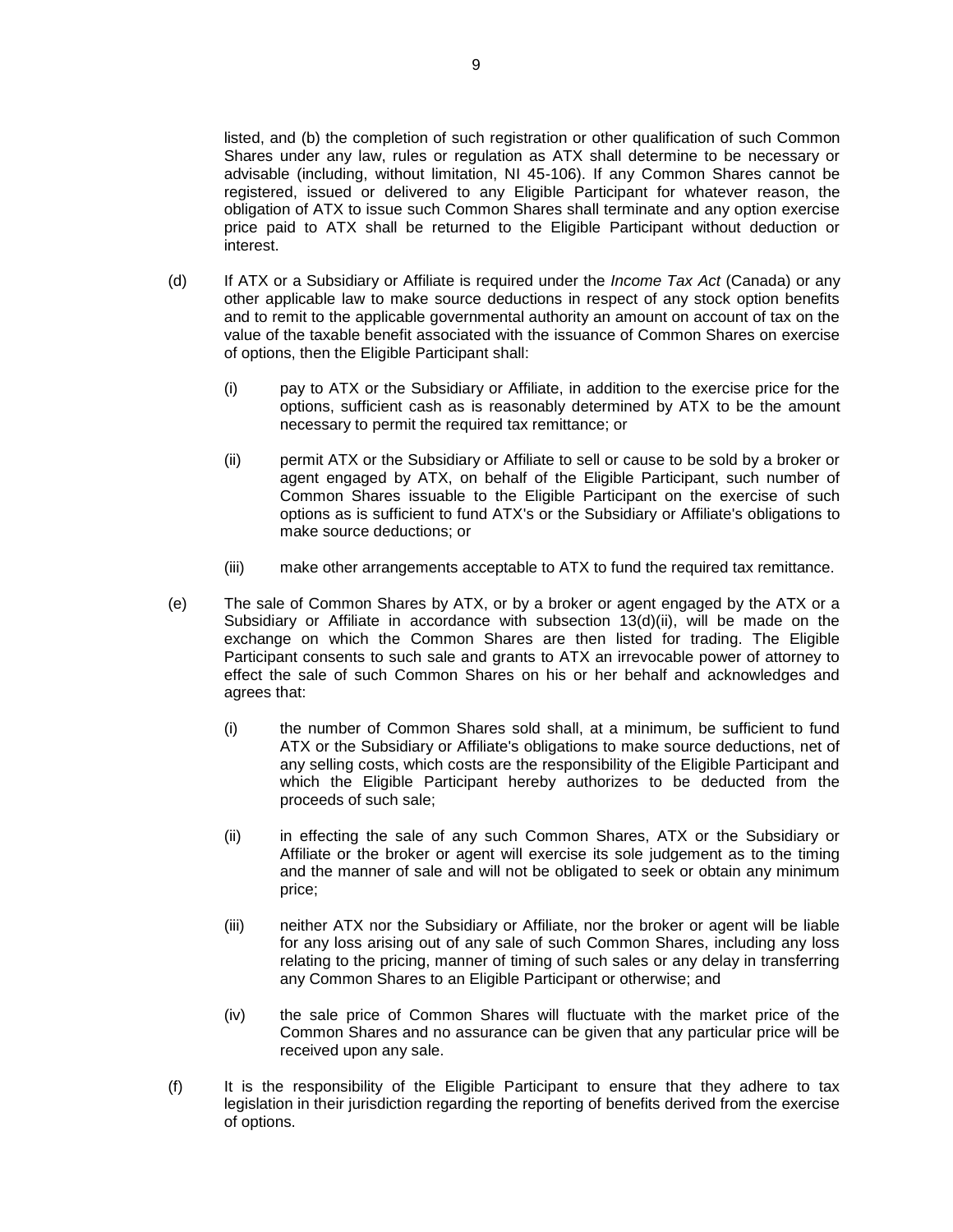(g) In the event any taxation authority should reassess ATX or a Subsidiary or Affiliate for failure to have withheld income tax, or other similar payments from the Eligible Participant, pursuant to the provisions herein, the Eligible Participant shall reimburse and save harmless ATX, the Subsidiary or Affiliate for the entire amount assessed, including penalties, interest and other charges.

#### **14. ADJUSTMENTS IN SHARES SUBJECT TO THE 2021 PLAN**

For the purposes of Section 14, any reference to the Board does not include a reference to a Committee.

- (a) **Adjustment.** Subject to this section 14, the aggregate number and kind of shares or other securities available or issuable under this 2021 Plan shall be appropriately and equitably adjusted in the event of an arrangement, reorganization, recapitalization, stock split, stock dividend, combination of shares, merger, consolidation, rights offering or any other change in the corporate structure or shares or other securities of ATX. The options granted under this 2021 Plan may contain such provisions as the Board may determine with respect to adjustments to be made in the number and kind of shares covered by such options and in the option price in the event of any such change.
- (b) **Effect of Take-Over Bid.** If a bona fide offer (the "**Offer**") for Common Shares is made to an Eligible Participant or to shareholders generally or to a class of shareholders which includes an Eligible Participant, which Offer, if accepted in whole or in part, would result in the offeror exercising control over ATX within the meaning of the British Columbia *Securities Act*, then ATX shall, if instructed by the Board in its sole discretion, notify each Eligible Participant of the full particulars of the Offer. The Board will have the sole discretion to amend, abridge or otherwise eliminate any vesting terms, conditions or schedule so that despite the other terms of this 2021 Plan, any options granted under this 2021 Plan may be exercised in whole or in part by Eligible Participants so as to permit Eligible Participants to tender the Common Shares received upon the exercise of options (the "**Optioned Shares**") pursuant to the Offer. If:
	- (i) the Offer is not complied with within the time specified therein;
	- (ii) the Eligible Participant does not tender the Optioned Shares pursuant to the Offer; or
	- (iii) all of the Optioned Shares tendered by the Eligible Participant pursuant to the Offer are not taken up and paid for by the offeror in respect thereof;

then, at the discretion of the Board, the Optioned Shares or, in the case of clause (iii) above, the Optioned Shares that are not taken up and paid for, shall be returned by the Eligible Participant and reinstated as authorized but unissued Common Shares and the terms of the option as set forth in this 2021 Plan and the Notice shall again apply to the Option. If any Optioned Shares are returned to ATX under this Section, ATX shall refund the exercise price to the Eligible Participant for such Optioned Shares.

(c) **Effect of Reorganization, Amalgamation, Merger, etc.** If there is a consolidation, reorganization, merger, amalgamation or statutory amalgamation or arrangement of ATX with or into another corporation, a separation of the business of ATX into two or more entities or a transfer of all or substantially all of the assets of ATX to another entity, at the discretion of the Board, upon the exercise of an option under this 2021 Plan, the holder thereof shall be entitled to receive any securities, property or cash which the Eligible Participant would have received upon such consolidation, reorganization, merger, amalgamation, statutory amalgamation or arrangement, separation or transfer if the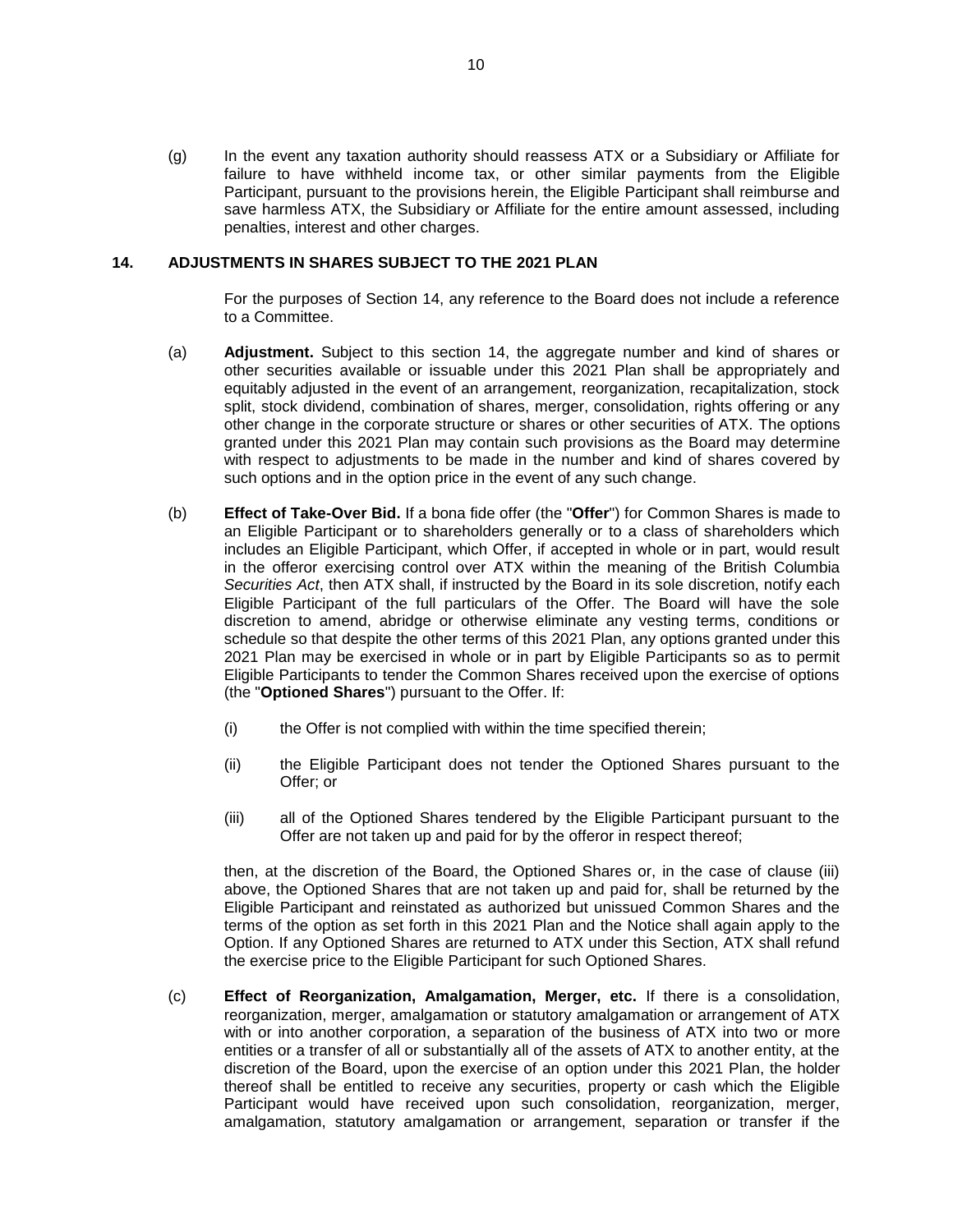Eligible Participant had exercised his option immediately prior to the applicable record date or event, as applicable, and the exercise price shall be adjusted as applicable by the Board, unless the Board otherwise determines the basis upon which such option shall be exercisable, and any such adjustments shall be binding for all purposes of this 2021 Plan. Notwithstanding any other term of this 2021 Plan, the Board has the sole discretion to amend, abridge or eliminate any vesting terms, conditions or schedule or to otherwise amend the conditions of exercise so that any such option may be exercised in whole or in part by the Eligible Participant so as to entitle the Eligible Participant to receive any securities, property or cash which the Eligible Participant would have received upon such consolidation, reorganization, merger, amalgamation, statutory amalgamation or arrangement, separation or transfer if the Eligible Participant had exercised his Option immediately prior to the applicable record date or event.

## **15. RIGHTS PRIOR TO EXERCISE**

An Eligible Participant shall have no rights whatsoever as a shareholder in respect of any Common Shares (including any right to receive dividends or other distributions therefrom or thereon) other than in respect of Common Shares in respect of which the Eligible Participant shall have exercised the option to purchase hereunder and which the Eligible Participant shall have actually taken up and paid for in full. For greater certainty a holder of an option under this 2021 Plan shall not be permitted to vote on any arrangement of ATX proposed to the holders of Common Shares of ATX.

## **16. NO CONTINUED SERVICE**

The granting of an option to an Eligible Participant under this 2021 Plan shall not impose upon the ATX, any Subsidiary or any Affiliate any obligation whatsoever to retain the Eligible Participant as a service provider of such entity.

## **17. GOVERNING LAW**

This 2021 Plan shall be construed in accordance with and be governed by the laws of the Province of British Columbia.

## **18. EXPIRY OF OPTION**

On the expiry date of any option granted under this 2021 Plan, and subject to any extension of such expiry date permitted in accordance with this 2021 Plan, such option shall forthwith expire and terminate and be of no further force or effect whatsoever, or as to the Common Shares in respect of which the option has not been exercised.

## **19. SUPREMACY**

To the extent there is any inconsistency between this 2021 Plan and Exchange Rules, the Exchange Rules shall prevail.

## **20. EFFECTIVE DATE OF THE 2021 0PLAN**

This 2021 Plan becomes immediately effective on the date that the last of the following approvals is received:

- (a) the approval of a majority of the Board; and
- (b) the approval of the shareholders of ATX.

## **21. APPROVAL**